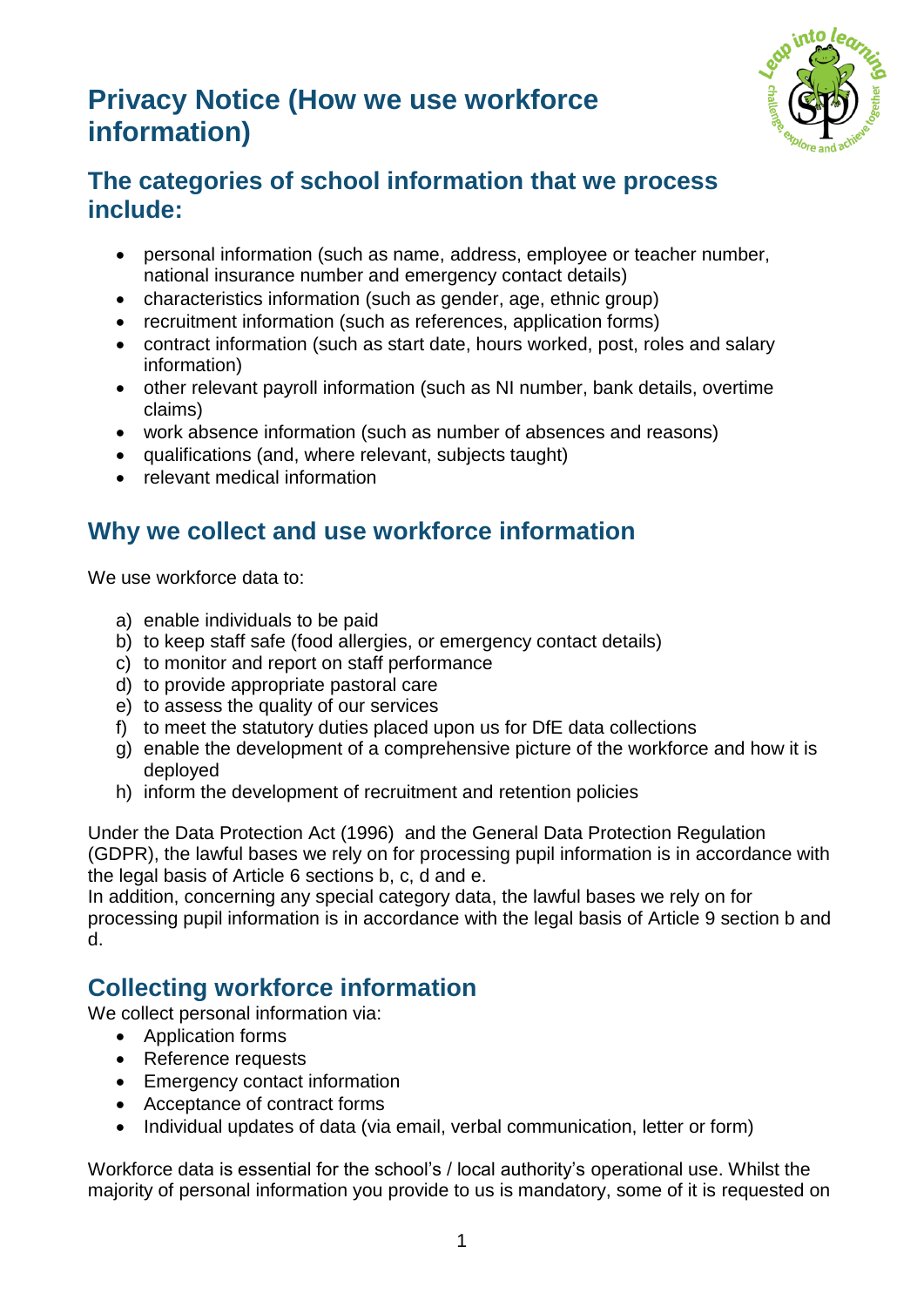a voluntary basis. In order to comply with GDPR, we will inform you at the point of collection, whether you are required to provide certain information to us or if you have a choice in this.

# **Storing workforce information**

We hold data securely for the set amount of time shown in our data retention schedule. For more information on our data retention schedule and how we keep your data safe, please visit **http://www.swavesey.cambs.sch.uk/page/default.asp?pid=122**

## **Who we share workforce information with**

We routinely share this information with:

- Disclosure and Barring Service
- $\bullet$  EPM for pay and HR purposes
- Our local authority (where applicable)
- The Department for Education (DfE)
- A new employer a member of staff may move to (for reference purposes only)

### **Why we share school workforce information**

We do not share information about our workforce members with anyone without consent unless the law and our policies allow us to do so.

#### **Disclosure and Barring Service**

We share relevant information with the Disclosure and Barring Service via an electronic portal.

#### **EPM**

We share relevant information with EPM, as our HR and payroll services, via an electronic portal and password protected emails.

#### **New Employers**

We share relevant information with new employers where the data subject has requested a member of our staff to supply a reference.

#### **Local authority**

We are required to share information about our workforce members with our local authority (LA) under section 5 of the Education (Supply of Information about the School Workforce) (England) Regulations 2007 and amendments.

#### **Department for Education**

The Department for Education (DfE) collects personal data from educational settings and local authorities via various statutory data collections. We are required to share information about our school employees with the Department for Education (DfE) under section 5 of the Education (Supply of Information about the School Workforce) (England) Regulations 2007 and amendments.

All data is transferred securely and held by DfE under a combination of software and hardware controls which meet the current [government security policy framework.](https://www.gov.uk/government/publications/security-policy-framework)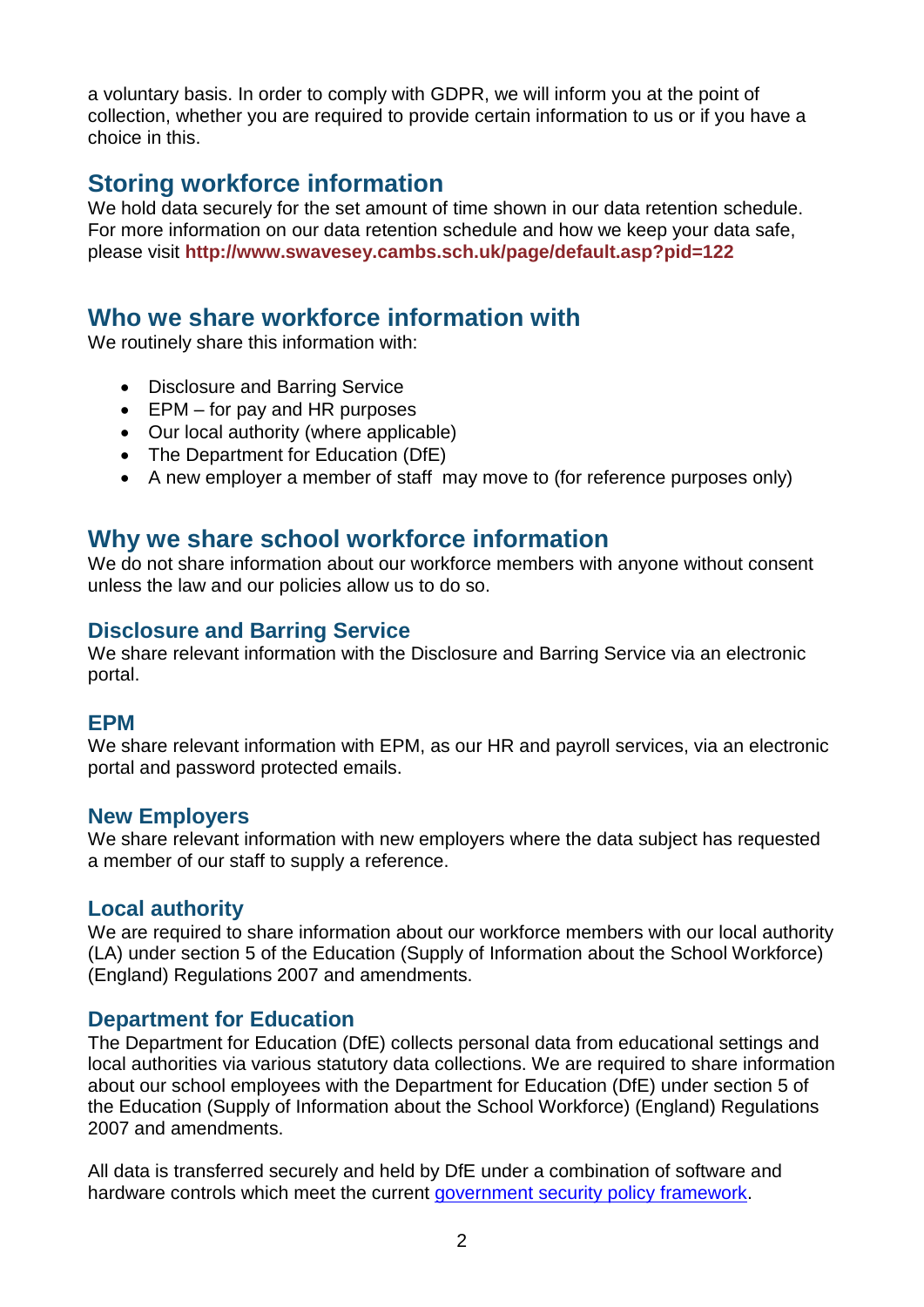For more information, please see 'How Government uses your data' section.

### **Requesting access to your personal data**

Under data protection legislation, you have the right to request access to information about you that we hold. To make a request for your personal information, contact our Data Protection officer via the school office.

You also have the right to:

- object to processing of personal data that is likely to cause, or is causing, damage or distress
- prevent processing for the purpose of direct marketing
- object to decisions being taken by automated means
- in certain circumstances, have inaccurate personal data rectified, blocked, erased or destroyed; and
- a right to seek redress, either through the ICO, or through the courts

If you have a concern about the way we are collecting or using your personal data, we ask that you raise your concern with us in the first instance. Alternatively, you can contact the Information Commissioner's Office at<https://ico.org.uk/concerns/>

### **Contact**

If you would like to discuss anything in this privacy notice, please contact our Data Protection Officer via the school office.

# **How Government uses your data**

The workforce data that we lawfully share with the DfE through data collections:

- informs departmental policy on pay and the monitoring of the effectiveness and diversity of the school workforce
- links to school funding and expenditure
- supports 'longer term' research and monitoring of educational policy

### **Data collection requirements**

To find out more about the data collection requirements placed on us by the Department for Education including the data that we share with them, go to [https://www.gov.uk/education/data-collection-and-censuses-for-schools.](https://www.gov.uk/education/data-collection-and-censuses-for-schools)

### **Sharing by the Department**

The Department may share information about school employees with third parties who promote the education or well-being of children or the effective deployment of school staff in England by:

- conducting research or analysis
- producing statistics